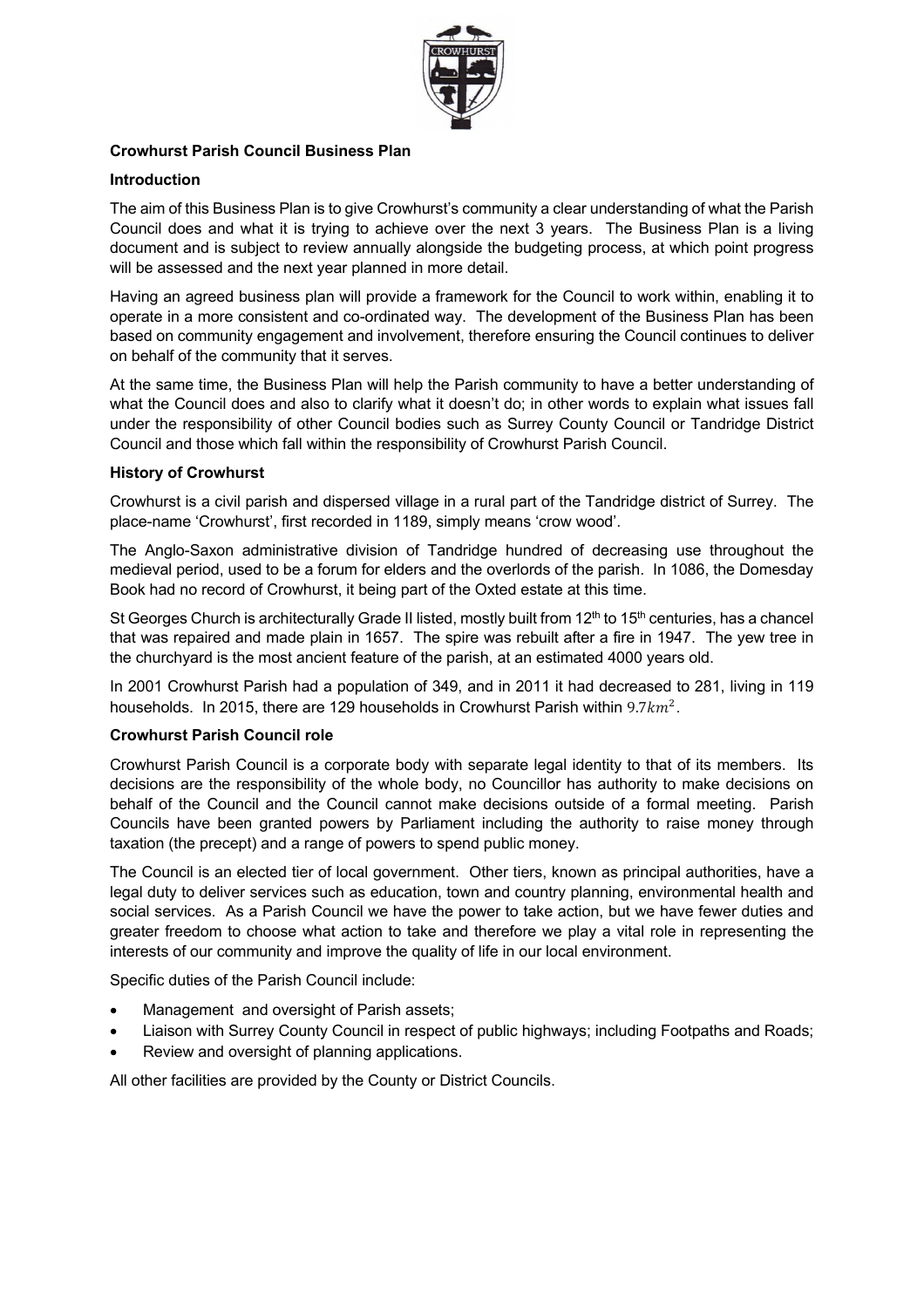

## **The Parish Clerk role**

The Parish Clerk is the proper officer of the Council and a statutory office holder. The Clerk is not an elected member, but an employee of the Council. As an officer of the Parish Council the Clerk is responsible for implementing Council's decisions. The duties, role and hours of the Parish Clerk is included in the Clerk's contract of employment.

The law requires that all Parish Councils have both a proper officer and Responsible Finance Officer (RFO). The Crowhurst Parish Clerk performs both roles and is considered to be a statutory office holder and the proper officer.

The position of Parish Clerk is not that of an unpaid volunteer, it is a position defined in law as that of a statutory office holder and has legal duties and responsibilities. The Clerk is paid a salary by the Parish Council, this is based on a defined number of hours worked and is paid from the precept. As an employer Crowhurst Parish Council is registered for National Insurance and will be required to consider Pension to conform with recent legislation.

Specific duties of the clerk include:

- Maintenance of the council finances and preparation of accounts;
- Receiving correspondence and forwarding relevant matters to Councillors;
- Communication with Parish and Council;
- Managing the administration for all Parish Council meetings, including agenda, papers, attendance list and minutes;
- Implementing Council decisions.

#### **Community Involvement in the Business Plan**

To ensure that the Business Plan truly represents the best interests of Crowhurst and its current residents, the Parish Council are working towards delivery of the objectives agreed within the Neighbourhood Plan. Should Parishioners wish to make further contribution they should contact the Parish Clerk by email on clerk@crowhurstonline.co.uk

#### **Monitoring progress against the Plan**

Once agreed, the business plan will be published on the Parish Council website and will be subject to regular review. Progress will be formally checked at each Council meeting, with a specific agenda item allocated for this purpose.

#### **2022 Vision and beyond**

Crowhurst Parish Council represents Crowhurst parishioners and as such aims to work with the parishioners, to give a voice to the whole community and to maintain that community voice with the District and County authorities.

We will implement policies and initiatives which will help encourage a greater sense of community for all who live in Crowhurst and to encourage involvement and pride in the Parish of Crowhurst, whilst complying with the rules and obligations of a Parish Council.

The Parish Council will conduct its business by means that are transparent, sustainable, environmentally friendly, and that present the best value in achieving the actions laid out in this Council Business Plan.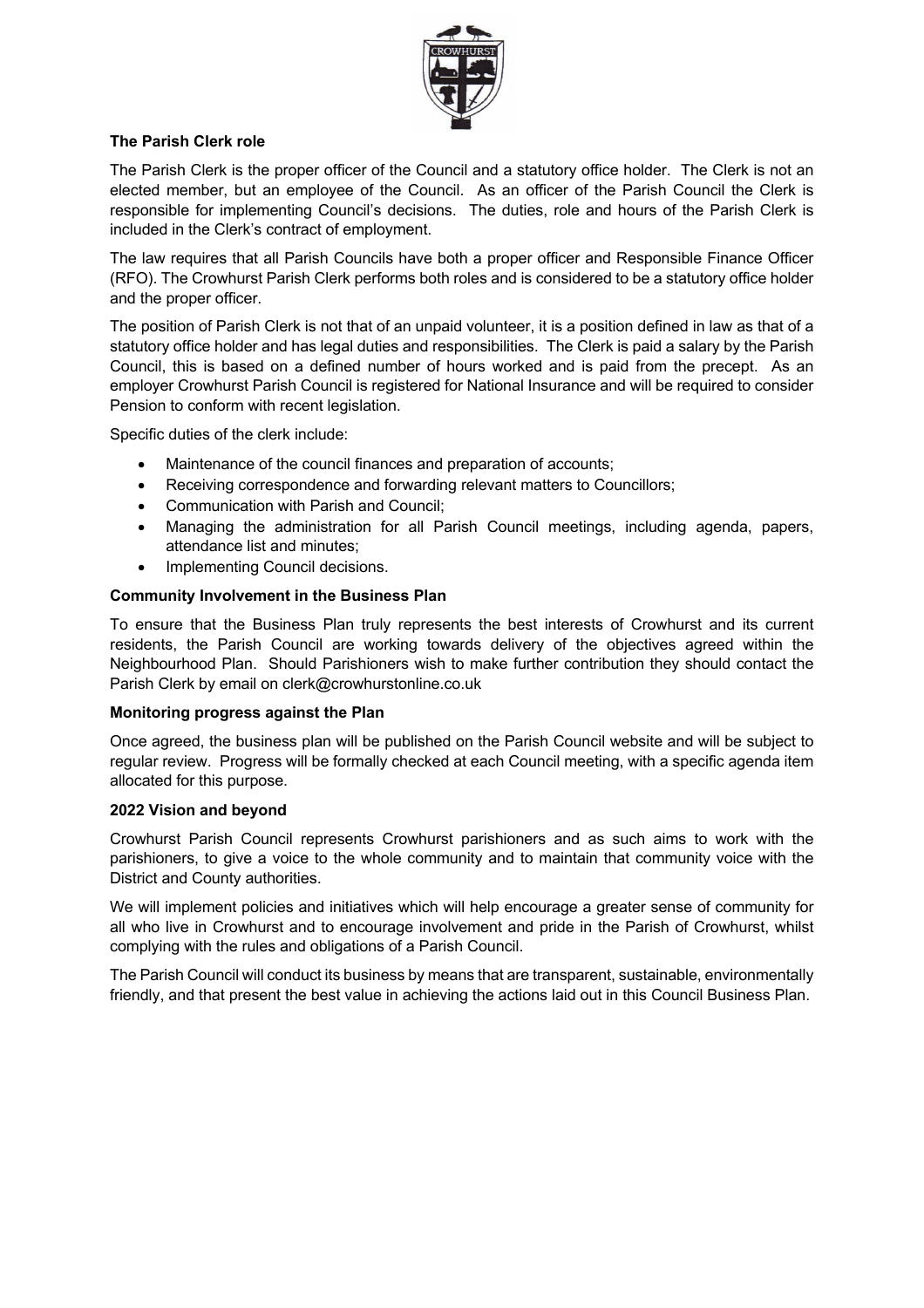

# **3 Year Business Plan**

This three year Business Plan aims to meet the Parish Council's vision:

# **2022/23 Plan:**

- We will complete the Neighbourhood Plan;
- We will deliver the objectives set for the Council within the approved Neighbourhood Plan;
- We will focus on matters identified within the Neighbourhood Plan which deliver positive outcomes for all Crowhurst residents;
- We will work with landowners to improve accessibility to footpaths;
- We will continue to develop our knowledge of planning law and work to ensure compliance within the Parish, providing local insight and knowledge to Tandridge in response to planning applications;
- We will continue to develop and maintain the Crowhurst website for use by the Council and extend its use to other village organisations and Parishioners;
- We will improve communication between the Council and members of the community via Crowhurstonline.uk and by holding regular open meetings to gather community feedback;
- We will maintain proactive oversight of our roads and ditches, working with Surrey County Council to ensure that road repairs are prioritised and ditch owners accept their responsibility for clearance and flooding is reduced;
- We will look at ways to improve road safety throughout the village for all road users;
- We will continue to increase our voice as a Parish Council and ensure that the District Council (Tandridge) and County Council (Surrey) listen to our views, through engaging with the Tandridge Planning Team and attending TDC events and meetings, and regular communication with TDC planners, where necessary.
- We will ensure that the Council has appropriate resources in order to fulfil its obligations to the Parish;
- We will comply with all relevant regulations within the defined timescale, investing resources as necessary to do so;
- We will maintain Parish Assets for use by the community;
- We will work with the Police and Parish Watch to reduce the Crime within the Parish;
- We will work with the Community to reduce litter in the Parish;
- We will gain grants, where possible, to assist with Council funding of our major objectives;
- We will work with other village organisations (Church, Village Hall and Events) in order to achieve the best outcome for the community;

# **2023-2024**

- We will complete all matters previously implemented and not yet finished.
- We will continue to deliver all matters that are continuous.

# **2024 -25**

- We will continue to deliver all matters that are continuous objectives.
- We will complete all matters previously implemented and not yet finished.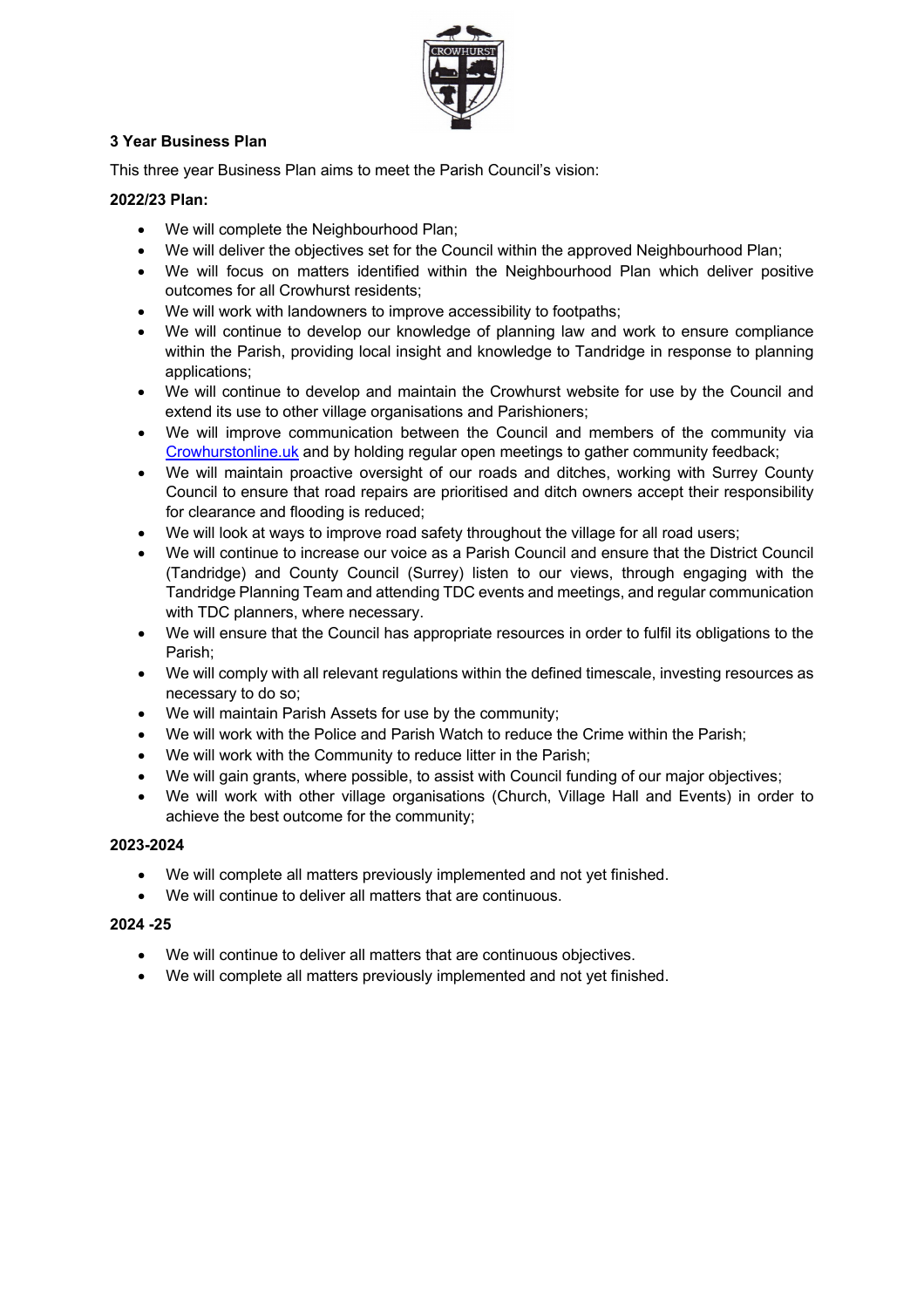

# **Budget for 2022-23**

| 15600<br>9500<br><b>Precept</b><br><b>Clerk - Salary, NI and Pens</b><br><b>Fishing Club</b><br>1950<br>Clerk - Mileage 26 miles rtn x 0.45 x 13<br>155<br><b>Clerk - Office Expenses and Phone</b><br>600<br><b>Interest</b><br>10<br>£17560<br>300<br><b>Income Planned</b><br><b>Clerk - IT Equipment</b><br>160<br><b>Clerk - SLCC subscription</b><br>Prev years unspent<br>$\overline{\phantom{m}}$<br>earmarked<br>reserves<br>2021/22 and prior.<br>300<br>600<br><b>Training - Clerk and Councillors</b><br>Contingency<br>Neighbourhood Plan<br>250<br>875<br>Maintenance<br><b>Bank charges</b><br>10<br>1000<br><b>IT Equipment</b><br><b>Hall hire</b><br>250<br>3950<br>Legal fund<br>Election<br>850<br>Highways & Infrastructure<br>2274<br>120<br><b>Council subscriptions - NALC &amp; SALC</b><br>815<br>Defib<br><b>Bowerland Corner</b><br>2120<br><b>Contingency</b><br>500<br>Grants<br>80<br><b>Total earmarked reserves</b><br>12814<br>750<br>Neighbourhood Plan finalisation inc Hall hire<br>General reserves<br>30011<br>600<br><b>Insurance</b><br>1500<br><b>Maintenance of parish assets</b><br>350<br>$\boldsymbol{\mathsf{?}}$<br><b>Auditor (Internal &amp; External)</b><br>Inc unspent 21-22<br><b>Donations / Remembrance</b><br>100<br>Infrastructure improvements & Highways<br>4000<br>Website<br>400<br>Village celebrations - Christmas / Jubilee<br>650 | <b>Income 2022-23</b>  |        | <b>Expenditure</b> | £     |
|-----------------------------------------------------------------------------------------------------------------------------------------------------------------------------------------------------------------------------------------------------------------------------------------------------------------------------------------------------------------------------------------------------------------------------------------------------------------------------------------------------------------------------------------------------------------------------------------------------------------------------------------------------------------------------------------------------------------------------------------------------------------------------------------------------------------------------------------------------------------------------------------------------------------------------------------------------------------------------------------------------------------------------------------------------------------------------------------------------------------------------------------------------------------------------------------------------------------------------------------------------------------------------------------------------------------------------------------------------------------------------------------------------|------------------------|--------|--------------------|-------|
|                                                                                                                                                                                                                                                                                                                                                                                                                                                                                                                                                                                                                                                                                                                                                                                                                                                                                                                                                                                                                                                                                                                                                                                                                                                                                                                                                                                                     |                        |        |                    |       |
|                                                                                                                                                                                                                                                                                                                                                                                                                                                                                                                                                                                                                                                                                                                                                                                                                                                                                                                                                                                                                                                                                                                                                                                                                                                                                                                                                                                                     |                        |        |                    |       |
|                                                                                                                                                                                                                                                                                                                                                                                                                                                                                                                                                                                                                                                                                                                                                                                                                                                                                                                                                                                                                                                                                                                                                                                                                                                                                                                                                                                                     |                        |        |                    |       |
|                                                                                                                                                                                                                                                                                                                                                                                                                                                                                                                                                                                                                                                                                                                                                                                                                                                                                                                                                                                                                                                                                                                                                                                                                                                                                                                                                                                                     |                        |        |                    |       |
|                                                                                                                                                                                                                                                                                                                                                                                                                                                                                                                                                                                                                                                                                                                                                                                                                                                                                                                                                                                                                                                                                                                                                                                                                                                                                                                                                                                                     |                        |        |                    |       |
|                                                                                                                                                                                                                                                                                                                                                                                                                                                                                                                                                                                                                                                                                                                                                                                                                                                                                                                                                                                                                                                                                                                                                                                                                                                                                                                                                                                                     |                        |        |                    |       |
|                                                                                                                                                                                                                                                                                                                                                                                                                                                                                                                                                                                                                                                                                                                                                                                                                                                                                                                                                                                                                                                                                                                                                                                                                                                                                                                                                                                                     |                        |        |                    |       |
|                                                                                                                                                                                                                                                                                                                                                                                                                                                                                                                                                                                                                                                                                                                                                                                                                                                                                                                                                                                                                                                                                                                                                                                                                                                                                                                                                                                                     |                        |        |                    |       |
|                                                                                                                                                                                                                                                                                                                                                                                                                                                                                                                                                                                                                                                                                                                                                                                                                                                                                                                                                                                                                                                                                                                                                                                                                                                                                                                                                                                                     |                        |        |                    |       |
|                                                                                                                                                                                                                                                                                                                                                                                                                                                                                                                                                                                                                                                                                                                                                                                                                                                                                                                                                                                                                                                                                                                                                                                                                                                                                                                                                                                                     |                        |        |                    |       |
|                                                                                                                                                                                                                                                                                                                                                                                                                                                                                                                                                                                                                                                                                                                                                                                                                                                                                                                                                                                                                                                                                                                                                                                                                                                                                                                                                                                                     |                        |        |                    |       |
|                                                                                                                                                                                                                                                                                                                                                                                                                                                                                                                                                                                                                                                                                                                                                                                                                                                                                                                                                                                                                                                                                                                                                                                                                                                                                                                                                                                                     |                        |        |                    |       |
|                                                                                                                                                                                                                                                                                                                                                                                                                                                                                                                                                                                                                                                                                                                                                                                                                                                                                                                                                                                                                                                                                                                                                                                                                                                                                                                                                                                                     |                        |        |                    |       |
|                                                                                                                                                                                                                                                                                                                                                                                                                                                                                                                                                                                                                                                                                                                                                                                                                                                                                                                                                                                                                                                                                                                                                                                                                                                                                                                                                                                                     |                        |        |                    |       |
|                                                                                                                                                                                                                                                                                                                                                                                                                                                                                                                                                                                                                                                                                                                                                                                                                                                                                                                                                                                                                                                                                                                                                                                                                                                                                                                                                                                                     |                        |        |                    |       |
|                                                                                                                                                                                                                                                                                                                                                                                                                                                                                                                                                                                                                                                                                                                                                                                                                                                                                                                                                                                                                                                                                                                                                                                                                                                                                                                                                                                                     |                        |        |                    |       |
|                                                                                                                                                                                                                                                                                                                                                                                                                                                                                                                                                                                                                                                                                                                                                                                                                                                                                                                                                                                                                                                                                                                                                                                                                                                                                                                                                                                                     |                        |        |                    |       |
|                                                                                                                                                                                                                                                                                                                                                                                                                                                                                                                                                                                                                                                                                                                                                                                                                                                                                                                                                                                                                                                                                                                                                                                                                                                                                                                                                                                                     |                        |        |                    |       |
|                                                                                                                                                                                                                                                                                                                                                                                                                                                                                                                                                                                                                                                                                                                                                                                                                                                                                                                                                                                                                                                                                                                                                                                                                                                                                                                                                                                                     |                        |        |                    |       |
|                                                                                                                                                                                                                                                                                                                                                                                                                                                                                                                                                                                                                                                                                                                                                                                                                                                                                                                                                                                                                                                                                                                                                                                                                                                                                                                                                                                                     |                        |        |                    |       |
|                                                                                                                                                                                                                                                                                                                                                                                                                                                                                                                                                                                                                                                                                                                                                                                                                                                                                                                                                                                                                                                                                                                                                                                                                                                                                                                                                                                                     |                        |        |                    |       |
|                                                                                                                                                                                                                                                                                                                                                                                                                                                                                                                                                                                                                                                                                                                                                                                                                                                                                                                                                                                                                                                                                                                                                                                                                                                                                                                                                                                                     |                        |        |                    |       |
|                                                                                                                                                                                                                                                                                                                                                                                                                                                                                                                                                                                                                                                                                                                                                                                                                                                                                                                                                                                                                                                                                                                                                                                                                                                                                                                                                                                                     |                        |        |                    |       |
|                                                                                                                                                                                                                                                                                                                                                                                                                                                                                                                                                                                                                                                                                                                                                                                                                                                                                                                                                                                                                                                                                                                                                                                                                                                                                                                                                                                                     |                        |        |                    |       |
|                                                                                                                                                                                                                                                                                                                                                                                                                                                                                                                                                                                                                                                                                                                                                                                                                                                                                                                                                                                                                                                                                                                                                                                                                                                                                                                                                                                                     |                        |        |                    |       |
|                                                                                                                                                                                                                                                                                                                                                                                                                                                                                                                                                                                                                                                                                                                                                                                                                                                                                                                                                                                                                                                                                                                                                                                                                                                                                                                                                                                                     |                        |        |                    |       |
|                                                                                                                                                                                                                                                                                                                                                                                                                                                                                                                                                                                                                                                                                                                                                                                                                                                                                                                                                                                                                                                                                                                                                                                                                                                                                                                                                                                                     |                        |        |                    |       |
|                                                                                                                                                                                                                                                                                                                                                                                                                                                                                                                                                                                                                                                                                                                                                                                                                                                                                                                                                                                                                                                                                                                                                                                                                                                                                                                                                                                                     |                        |        |                    |       |
|                                                                                                                                                                                                                                                                                                                                                                                                                                                                                                                                                                                                                                                                                                                                                                                                                                                                                                                                                                                                                                                                                                                                                                                                                                                                                                                                                                                                     |                        |        |                    |       |
|                                                                                                                                                                                                                                                                                                                                                                                                                                                                                                                                                                                                                                                                                                                                                                                                                                                                                                                                                                                                                                                                                                                                                                                                                                                                                                                                                                                                     |                        |        |                    |       |
|                                                                                                                                                                                                                                                                                                                                                                                                                                                                                                                                                                                                                                                                                                                                                                                                                                                                                                                                                                                                                                                                                                                                                                                                                                                                                                                                                                                                     |                        |        |                    |       |
|                                                                                                                                                                                                                                                                                                                                                                                                                                                                                                                                                                                                                                                                                                                                                                                                                                                                                                                                                                                                                                                                                                                                                                                                                                                                                                                                                                                                     |                        |        |                    |       |
|                                                                                                                                                                                                                                                                                                                                                                                                                                                                                                                                                                                                                                                                                                                                                                                                                                                                                                                                                                                                                                                                                                                                                                                                                                                                                                                                                                                                     |                        |        |                    |       |
|                                                                                                                                                                                                                                                                                                                                                                                                                                                                                                                                                                                                                                                                                                                                                                                                                                                                                                                                                                                                                                                                                                                                                                                                                                                                                                                                                                                                     |                        |        |                    |       |
|                                                                                                                                                                                                                                                                                                                                                                                                                                                                                                                                                                                                                                                                                                                                                                                                                                                                                                                                                                                                                                                                                                                                                                                                                                                                                                                                                                                                     |                        |        |                    |       |
|                                                                                                                                                                                                                                                                                                                                                                                                                                                                                                                                                                                                                                                                                                                                                                                                                                                                                                                                                                                                                                                                                                                                                                                                                                                                                                                                                                                                     |                        |        |                    |       |
|                                                                                                                                                                                                                                                                                                                                                                                                                                                                                                                                                                                                                                                                                                                                                                                                                                                                                                                                                                                                                                                                                                                                                                                                                                                                                                                                                                                                     |                        |        |                    |       |
|                                                                                                                                                                                                                                                                                                                                                                                                                                                                                                                                                                                                                                                                                                                                                                                                                                                                                                                                                                                                                                                                                                                                                                                                                                                                                                                                                                                                     |                        |        |                    |       |
|                                                                                                                                                                                                                                                                                                                                                                                                                                                                                                                                                                                                                                                                                                                                                                                                                                                                                                                                                                                                                                                                                                                                                                                                                                                                                                                                                                                                     |                        |        |                    |       |
|                                                                                                                                                                                                                                                                                                                                                                                                                                                                                                                                                                                                                                                                                                                                                                                                                                                                                                                                                                                                                                                                                                                                                                                                                                                                                                                                                                                                     | <b>Total including</b> | £60385 | <b>Total</b>       | 20245 |